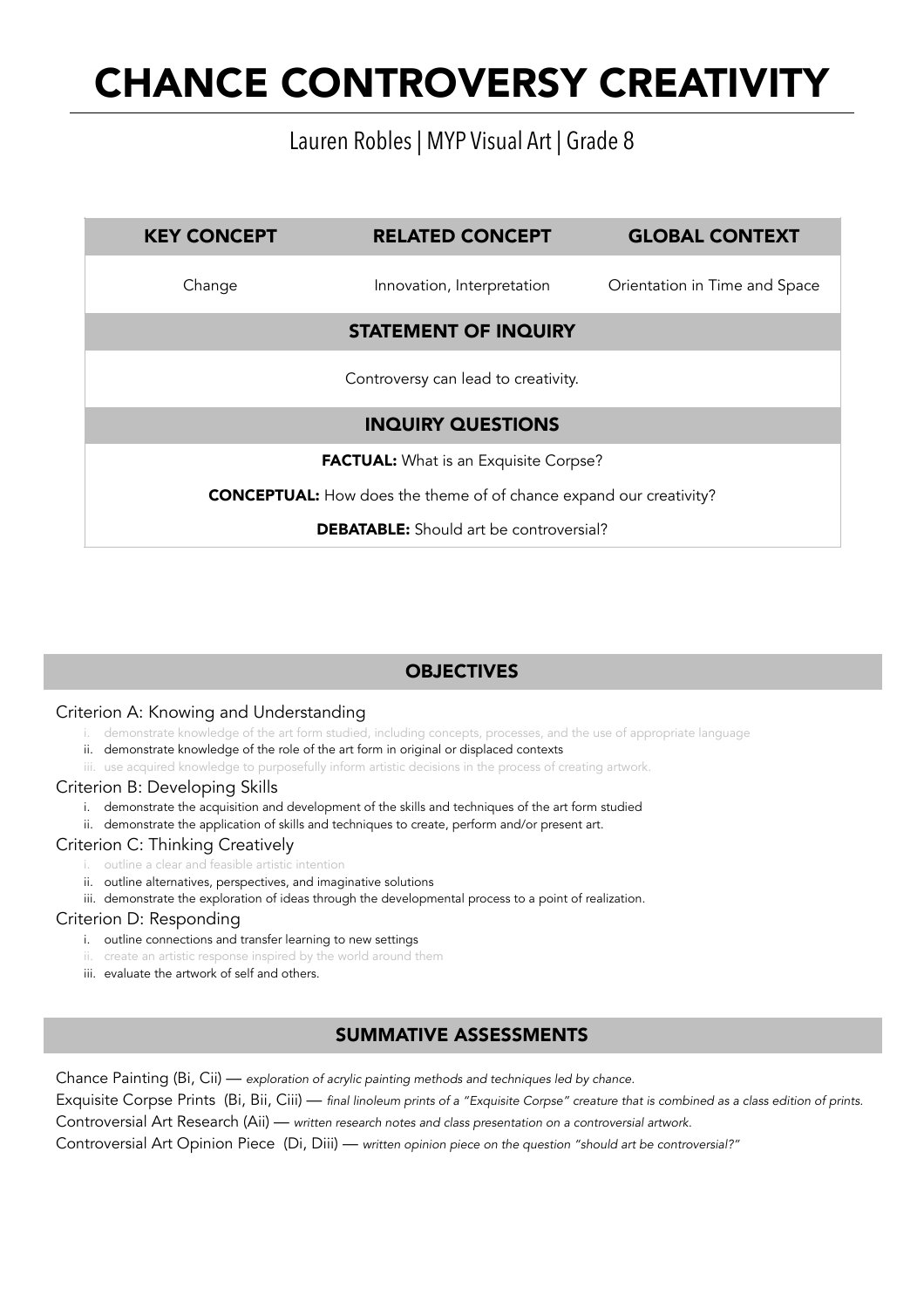## Lauren Robles | MYP Visual Art | Grade 8

### APPROACHES TO LEARNING

COMMUNICATION **(I. Communication Skills)** Use a variety of media to communicate with a range of audiences. SELF-MANAGEMENT **(V. Reflection Skills)** Keep a journal to record reflections. THINKING **(VII. Media literacy skills)** Understand the impact of media representations and modes of presentation. THINKING **(VIII. Critical-thinking skills)** Consider ideas from multiple perspectives. THINKING **(X. Transfer Skills)** Combine knowledge, understanding, and skills to create products or solutions.

#### CONTENT

| <b>KNOWLEDGE:</b>     | Students will know that controversy can lead to creativity.                                  |  |  |
|-----------------------|----------------------------------------------------------------------------------------------|--|--|
|                       | Students will know the history and process of "Exquisite Corpse" printing.                   |  |  |
|                       | Students will know the art movement of Dada.                                                 |  |  |
|                       | Students will know examples of controversial art.                                            |  |  |
| <b>SKILLS:</b>        | Students will experiment with a variety of painting techniques.                              |  |  |
|                       | Students will imagine an innovative "Exquisite Corpse" creature.                             |  |  |
|                       | Students will create and print a linoleum plate of their carved "Exquisite Corpse" creature. |  |  |
|                       | Students will create sketchbook pages of their process.                                      |  |  |
|                       | Students will research controversial art throughout history.                                 |  |  |
|                       | Students will write an opinion piece on controversial art.                                   |  |  |
| <b>UNDERSTANDING:</b> | Students will understand that art can be controversial.                                      |  |  |
|                       | Students will understand how chance can be used to create artwork.                           |  |  |

#### **STANDARDS**

#### Content Standard #1: Understanding and applying media, techniques, and processes.

 Students select media, techniques, and processes; analyze what makes them effective or not effective in communicating ideas; and reflect upon the effectiveness of their choices Students intentionally take advantage of the qualities and characteristics of art media, techniques, and processes to enhance communication of their experiences and ideas.

Content Standard #2: Using knowledge of structures and functions.

 Students generalize about the effects of visual structures and functions and reflect upon these effects in their own work. Students employ organizational structures and analyze what makes them effective or not effective in the communication of ideas. Students select and use the qualities of structures and functions of art to improve communication of their ideas.

#### Content Standard #3: Choosing and evaluating a range of subject matter, symbols, and ideas.

 Students integrate visual, spatial, and temporal concepts with content to communicate intended meaning in their artworks Students use subjects, themes, and symbols that demonstrate knowledge of contexts, values, and aesthetics that communicate intended meaning in artworks.

#### Content Standard #4: Understanding the visual arts in relation to history and cultures.

 Students know and compare the characteristics of artworks in various eras and cultures Students describe and place a variety of art objects in historical and cultural contexts Students analyze, describe, and demonstrate how factors of time and place (such as climate, resources, ideas, and technology) influence visual characteristics that give meaning and value to a work of art.

#### Content Standard #5: Reflecting upon and assessing the characteristics and merits of their work and the work of others.

 Students identify intentions of those creating artworks, explore the implications of various purposes, and justify their analyses of purposes in particular works. Students describe meanings of artworks by analyzing how specific works are created and how they relate to historical and cultural contexts Students reflect analytically on various interpretations as a means for understanding and evaluating works of visual art.

Content Standard #6: Making connections between visual arts and other disciplines.

 Students compare the characteristics of works in two or more art forms that share similar subject matter, historical periods, or cultural context Students describe ways in which the principles and subject matter of other disciplines taught in the school are interrelated with the visual arts.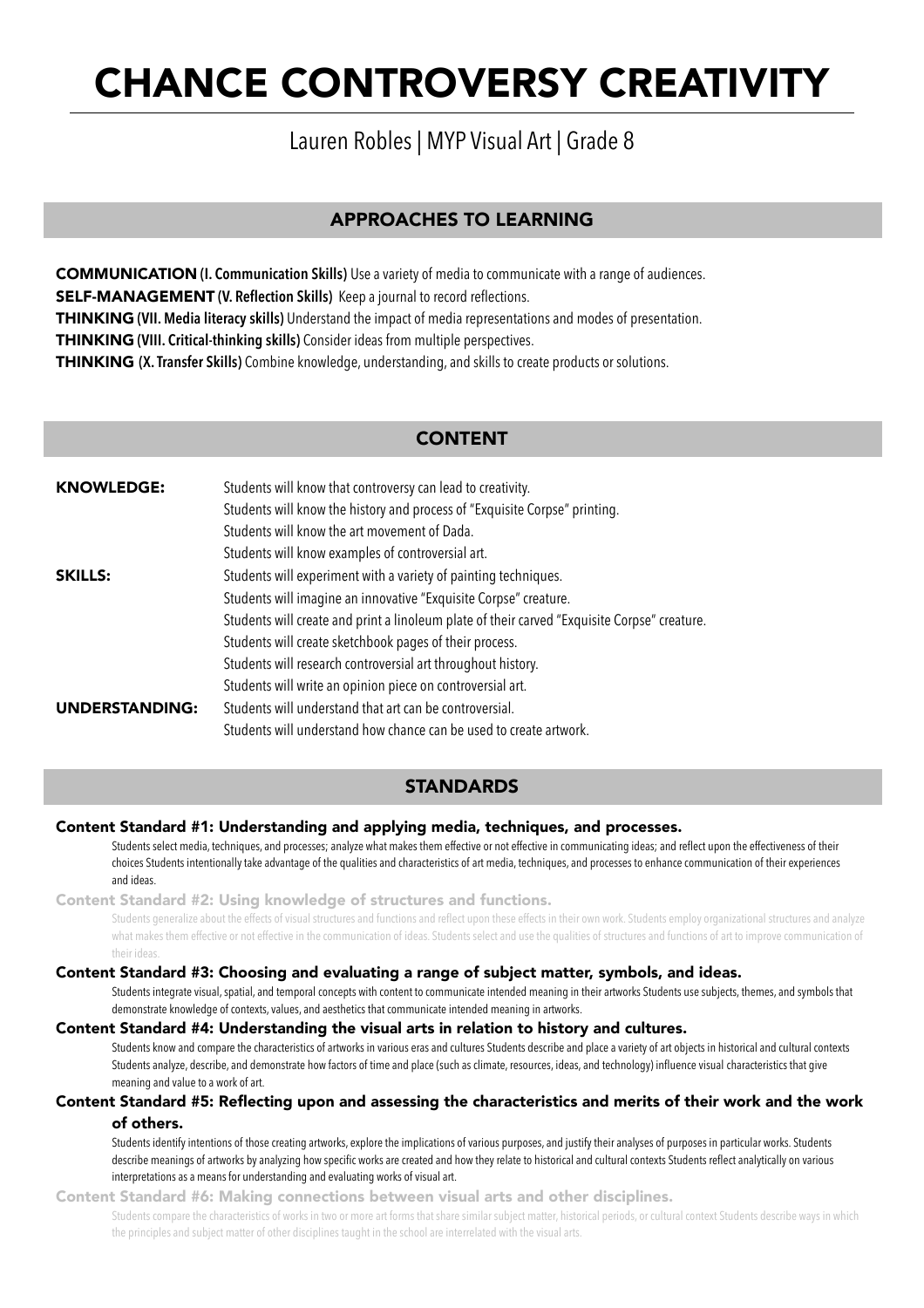## Lauren Robles | MYP Visual Art | Grade 8

## LEARNING EXPERIENCES & TEACHING STRATEGIES

| <b>TIME</b>           | <b>LEARNING EXPERIENCES &amp;</b><br><b>TEACHING STRATEGIES</b>                                                                                                                                                                                                                                                                                                                                                                                                                                                                                                                                                                            | <b>VOCAB</b>                                                     | <b>RESOURCES</b>                                                                                                                                                                    |
|-----------------------|--------------------------------------------------------------------------------------------------------------------------------------------------------------------------------------------------------------------------------------------------------------------------------------------------------------------------------------------------------------------------------------------------------------------------------------------------------------------------------------------------------------------------------------------------------------------------------------------------------------------------------------------|------------------------------------------------------------------|-------------------------------------------------------------------------------------------------------------------------------------------------------------------------------------|
| Class<br>#1<br>90 min | Finding Art in Unexpected Places. The class watches the Youtube Video "Finding Art<br>in Unexpected Places," then looks at art of Victor Nunes. Students are then given an<br>object (paper clip), that they have to transform into a variety of new forms through<br>illustration. When they are finished with the first object, they can find their own new<br>object to also transform through illustration in their sketchbook. At the end of class, the<br>teacher facilitates a discussion on the new forms they drew.<br><b>Homework: None.</b>                                                                                     | chance<br>Victor Nunes                                           | Unit Presentation<br>Process Journal<br>paper clips                                                                                                                                 |
| Class<br>#2<br>90 min | Color Mixing Challenge. As a class, students review color wheel vocabulary: primary,<br>secondary, tertiary). Students practice mixing these colors and place mixed colors on<br>sample sheets. The teacher then introduces color vocabulary (hue, tint, tone, shade), and<br>students mix a variety of tints, tones, and shades and place them on sample sheets. Then<br>the teacher displays two colors and the students have to best mix that color, and<br>students vote on the best color match. At the end of class, students must give all their<br>mixed colors a creative name that are shared with the group.<br>Homework: None. | primary<br>secondary<br>tertiary<br>hue<br>tint<br>tone<br>shade | Unit Presentation<br>acrylic paint<br>palette<br>water<br>brushes<br>sample sheets                                                                                                  |
| Class<br>#3<br>90 min | Color Scheme & Experimentation. Students decide on a color scheme for their chance<br>painting. This includes one Main Hue, Two Adjacent Hues, and the Complement, plus all<br>the tints, tones, shades of these 4 colors. Students mix these colors and fill out the color<br>scheme handout. The teacher then facilitates experimentations with acrylic: fingers,<br>sponge, brayer, popsicle stick, mesh, qtip, toothbrush, scraper, circle stamp, string.<br>Students follow the experimental painting steps, using paint in their own color scheme.<br><b>Homework: None.</b>                                                         | color scheme                                                     | Unit Presentation<br>Color Scheme Handout<br>Experimental Acrylic<br>(fingers, sponge, brayer,<br>popsicle stick, mesh,<br>qtips, toothbrush,<br>scraper, circle, stamp<br>string). |
| Class<br>#4<br>90 min | <b>Experimentation.</b> The teacher introduces experimentations in oil pastel, paper collage,<br>sand, and the eyedropper ink. The students follow the experimental painting steps,<br>using paint in their own color scheme.<br>Homework: None.                                                                                                                                                                                                                                                                                                                                                                                           |                                                                  | Unit Presentation<br>Color Scheme Handout<br>Experimental Acrylic (oil<br>pastel, paper collage, gel<br>medium, sand dust, ink,<br>water, alcohol).                                 |
| Class<br>#5<br>45 min | Introduction to Principles of Design. Students will choose a Principle of Design to<br>apply to their painting by using any of the materials they have used so far to strengthen<br>this focus. The teacher explains the rubric, answers questions and provides support.<br><b>Homework: None.</b>                                                                                                                                                                                                                                                                                                                                         |                                                                  | Unit<br>PresentationPrinciples of<br>Design Handout<br>Chance Painting Rubric<br><b>Experimental Painting</b><br>Materials                                                          |
| Class<br>#6<br>90 min | Principles of Design. Students work independently on their focused Principle for their<br>Chance Painting. The teacher answers questions and provides support.<br>Homework: None.                                                                                                                                                                                                                                                                                                                                                                                                                                                          |                                                                  | <b>Experimental Painting</b><br>Materials                                                                                                                                           |
| Class<br>#7<br>30 min | <b>SUMMATIVE DUE - Chance Painting</b><br><b>Chance Explanation</b> The students write an explanation for how their painting focuses on<br>their chosen Principle.<br><b>Homework: None.</b>                                                                                                                                                                                                                                                                                                                                                                                                                                               |                                                                  | Process Journal                                                                                                                                                                     |
| Class<br>#8<br>90 min | Introduction to Exquisite Corpse. The teacher introduces the Surrealism and Dada<br>movements by showing example works from the time period and explains the origin of<br>the Exquisite Corpse. The class then makes a poem in the style of the surrealists by using<br>chance. Students then create chance drawings by drawing an idea on a folded piece of<br>paper and giving that paper to the next student without them seeing the first image.<br>Students share the drawings at the end of class.<br><b>Homework: None.</b>                                                                                                         | <b>Exquisite Corpse</b><br>Surrealism<br>Dada                    | Unit Presentation<br>white paper<br>pencil<br>spare books                                                                                                                           |
| Class<br>#9<br>90 min | Exquisite Corpse Planning. The teacher explains the idea of the Exquisite Corpse<br>Project - each student designs their own creature to be developed into a linoleum print<br>that will be collaboratively printed as a class. Students spend time sketching ideas for<br>their own Exquisite Corpse in their process journals.<br>Homework: None.                                                                                                                                                                                                                                                                                        | linoleum<br>relief printing                                      | Unit Presentation<br><b>Exquisite Corpse</b><br>Handout<br>Process Journal<br>pencils                                                                                               |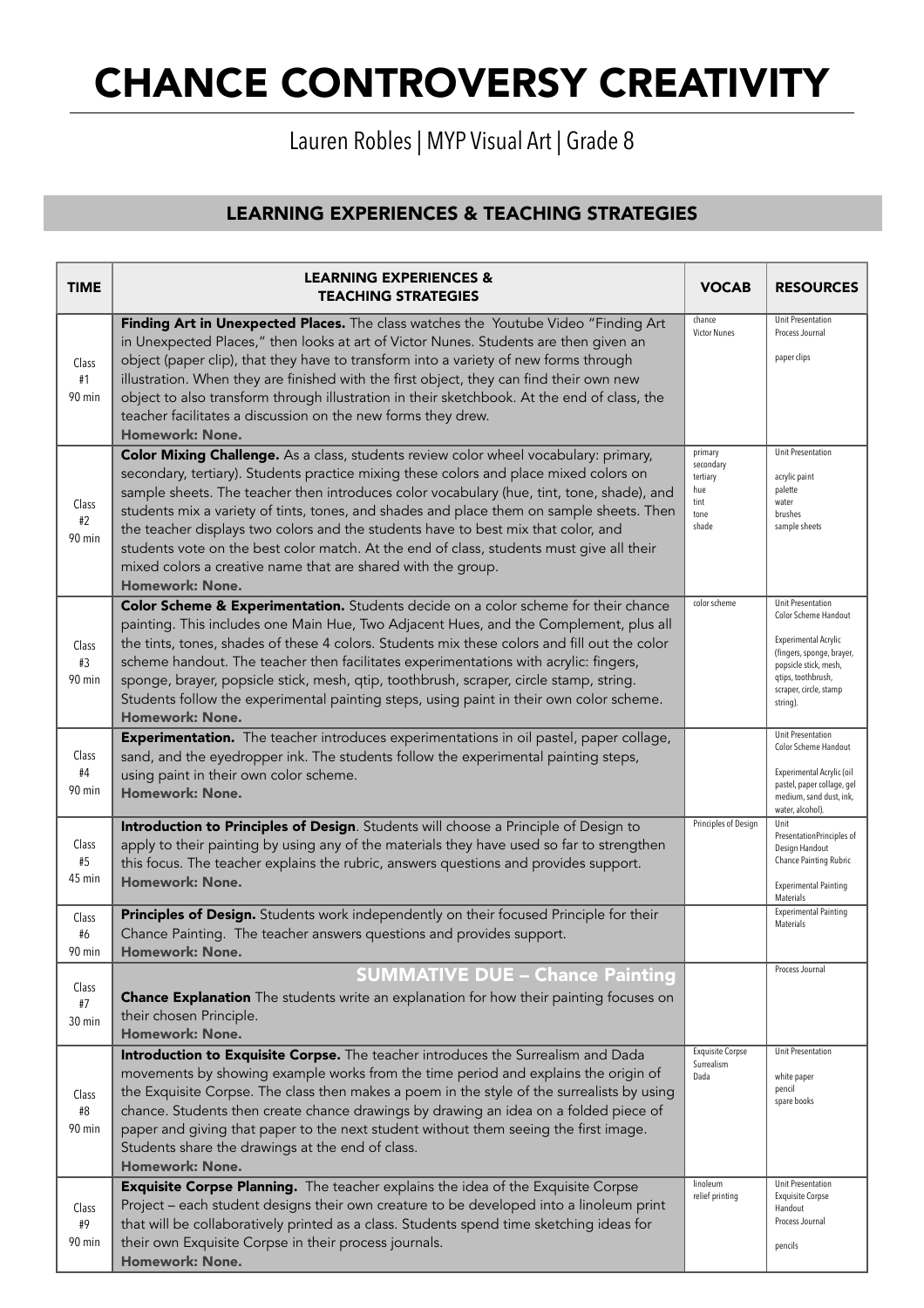## Lauren Robles | MYP Visual Art | Grade 8

## LEARNING EXPERIENCES & TEACHING STRATEGIES

| Class         | Exquisite Corpse Planning. Students continue spending time sketching ideas for their            |        | Process Journal                |
|---------------|-------------------------------------------------------------------------------------------------|--------|--------------------------------|
| #10           | own Exquisite Corpse in their process journals.                                                 |        | pencils                        |
| 45 min        | <b>Homework: None.</b>                                                                          |        |                                |
| Class         | Exquisite Corpse Outlining. The teacher explains the final rubric. Then students draw           |        | <b>Exquisite Corpse Rubric</b> |
| #11           | their final ideas using white crayon on black paper to mimic the act of linoleum printing.      |        | black paper                    |
| 90 min        | <b>Homework: None.</b>                                                                          |        | white crayons                  |
| Class         | Finalizing Exquisite Corpse. The students spend time finalizing their Exquisite Corpse          |        | black paper                    |
| #12           | idea.                                                                                           |        | white crayons<br>pencil        |
| 90 min        | Homework: Finish finalizing their idea, if necessary.                                           |        |                                |
|               | Drawing on Plate. The teacher gives the linoleum plates to all the students. Students           | plate  | linoleum plate                 |
| Class         | first outline in pencil then they color in sharpie everything they want to remain black (not    |        | sharpie<br>pencil              |
| #13           | carve) on the plate.                                                                            |        |                                |
| 45 min        | Homework: Finish outlining their drawings on their linoleum plate, if necessary.                |        |                                |
|               | Into to Carving. The teacher demonstrates how to carve on the linoleum plate. The               |        | linoleum plate                 |
|               | biggest reminder is that students should carve what they want to be white and leave             |        | carving tools                  |
| Class         | whatever they want to be black on the plate. One of the goals for the assignment is to          |        |                                |
| #14           | carve the plate with attention to detail with solid areas of white, solid areas of black,       |        |                                |
| 90 min        | white lines, and black lines and to carve all three areas of the plate equally. Always carve    |        |                                |
|               | away from the body!                                                                             |        |                                |
|               | Homework: None.                                                                                 |        |                                |
| Class         | <b>Continue Carving.</b> Students continue carving their linoleum plates. The teacher provides  |        | linoleum plate                 |
| #15           | support.                                                                                        |        | carving tools                  |
| 90 min        | <b>Homework: None.</b>                                                                          |        |                                |
|               | Intro to Printing. The teacher demonstrates the linoleum printing steps: (Find a clean          | ink    | linoleum plate                 |
|               | surface to place your printing plate. Place ink in the center of your tray, not too little, not | brayer | black ink<br>brayer            |
|               | too much! Use the brayer to evenly spread the ink on the tray by rolling the brayer in          |        | tray                           |
|               | multiple directions. Roll the brayer onto your printing plate, also rolling the brayer in       |        | various papers<br>pencil       |
| Class         | multiple directions. Place your plate onto a new clean surface. Check your fingers for ink!     |        |                                |
| #16           | Take a sheet of paper and guesstimate the center of the plate. Press the paper firmly           |        |                                |
| 90 min        | onto the plate. Don't forget the edges! Lift the paper up carefully. Write your signature       |        |                                |
|               | below the right bottom corner of your print. Place your print on the drying rack). The          |        |                                |
|               | teacher also explains the goals of good inking, clean edges, and centering. Students            |        |                                |
|               | then spend class exploring the process of printing.                                             |        |                                |
|               | <b>Homework: None.</b>                                                                          |        |                                |
|               | Printing. Students continue with linoleum printing with black ink on colored paper, as          |        | linoleum plate                 |
| Class         | they try to create prints that have good inking, clean edges, and are centered.                 |        | black ink<br>brayer            |
| #17<br>90 min | Homework: None.                                                                                 |        | tray                           |
|               |                                                                                                 |        | various papers<br>pencil       |
|               | Printing. Students continue with linoleum printing with colored ink on colored paper, as        |        | linoleum plate<br>colored ink  |
| Class<br>#18  | they try to create prints that have good inking, clean edges, and are centered.                 |        | brayer                         |
| 45 min        | Homework: None.                                                                                 |        | tray<br>various papers         |
|               |                                                                                                 |        | pencil                         |
|               | Exquisite Trade & Printing. The teacher organizes a random trade of the Exquisite               |        | linoleum plate<br>black ink    |
|               | Corpse plates, so that each student gets a new torso and new legs to accompany their            |        | brayer                         |
| Class<br>#19  | head in the creation of a new Exquisite Corpse creature. Students then spend class              |        | tray<br>white paper            |
| 90 min        | printing their new creature, as they try to create prints that have good inking, clean          |        | pencil                         |
|               | edges, and are centered.                                                                        |        |                                |
|               | <b>Homework: None.</b>                                                                          |        |                                |
|               | <b>SUMMATIVE DUE - Exquisite Corpse Prints</b>                                                  |        | linoleum plate<br>colored ink  |
| Class         | Experimental Printing. The students spend class printing experimental prints using their        |        | brayer                         |
| #20           | choice of printing plates from the class collection and printing in colors of their choosing.   |        | tray<br>various papers         |
| 90 min        | <b>Homework: None.</b>                                                                          |        | pencil                         |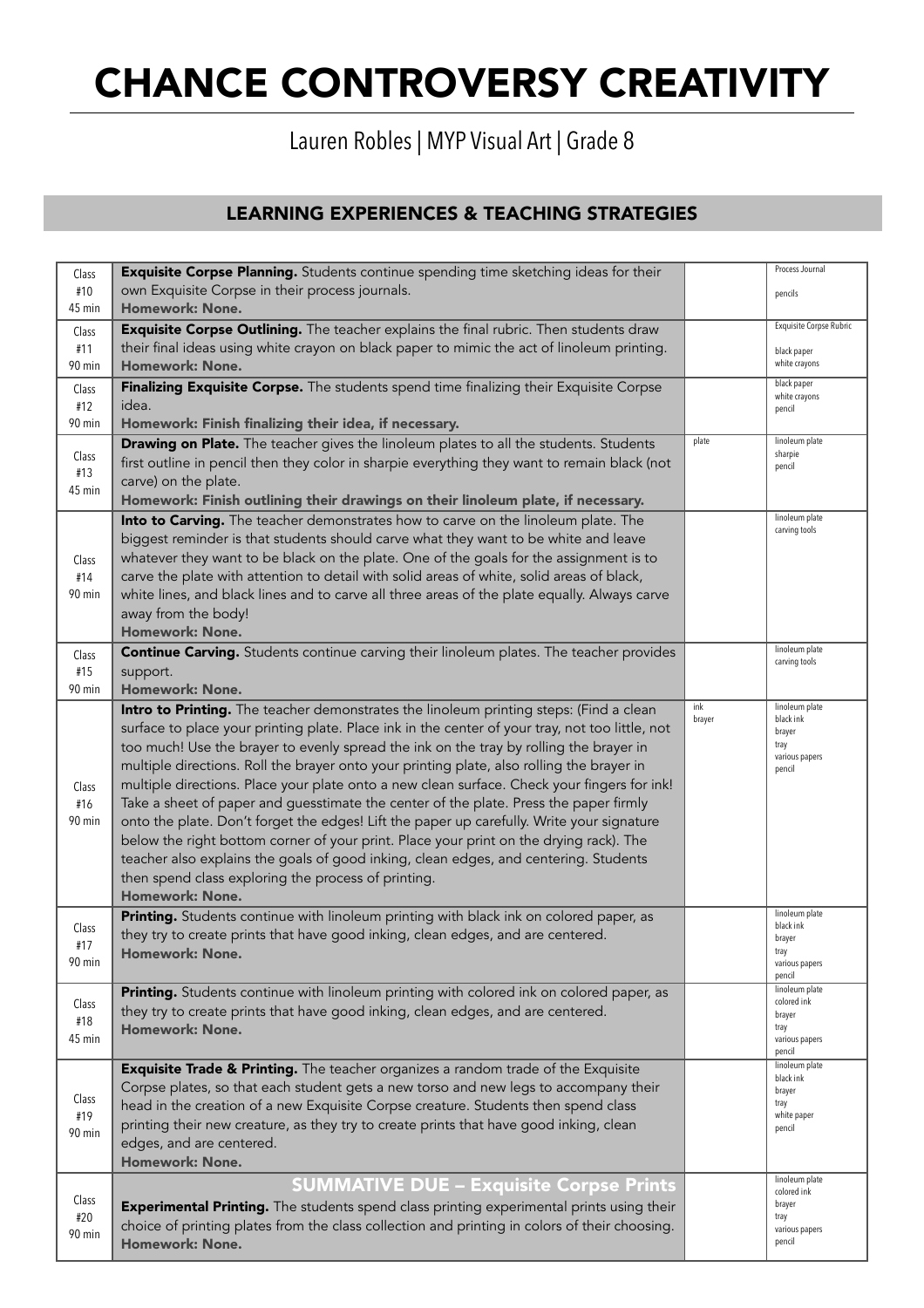## Lauren Robles | MYP Visual Art | Grade 8

## LEARNING EXPERIENCES & TEACHING STRATEGIES

| Class<br>#21<br>90 min   | <b>Introduction to Controversial Art.</b> The teacher introduces the controversial art research<br>and presentation. Each student will be given a controversial artwork to research and give<br>a presentation on. Referencing your research sheet and their presentation, students will<br>be assessed on how they describe the art historical period, how they describe the artist's<br>intention, and how they describe the controversy. (possible artistsPablo Picasso,<br>Robert Rauschenberg, Christo and Jeanne-Claude, Richard Serra, Damien Hirst, Shirin<br>Neshat, Marina Abramovic, Banksy, Ai Weiwei). Students randomly select their artwork<br>and then work on their research.<br>Homework: None.                              | controversial<br>Pablo Picasso<br>Robert<br>Rauschenberg<br>Christo & Jean-<br>Claude<br><b>Richard Serra</b><br>Damien Hirst<br>Shirin Neshat<br>Marina Abramovic<br>Banksy<br>Ai Weiwei | <b>Unit Presentation</b><br>Controversial Art<br>Research Rubric<br>Process Journal<br>Computer<br>various art history books |
|--------------------------|------------------------------------------------------------------------------------------------------------------------------------------------------------------------------------------------------------------------------------------------------------------------------------------------------------------------------------------------------------------------------------------------------------------------------------------------------------------------------------------------------------------------------------------------------------------------------------------------------------------------------------------------------------------------------------------------------------------------------------------------|-------------------------------------------------------------------------------------------------------------------------------------------------------------------------------------------|------------------------------------------------------------------------------------------------------------------------------|
| Class<br>#22             | <b>Controversial Art Research.</b> The students work independently on their controversial art<br>research.                                                                                                                                                                                                                                                                                                                                                                                                                                                                                                                                                                                                                                     |                                                                                                                                                                                           | Controversial Art<br>Planning Sheet                                                                                          |
| 45 min                   | Homework: Finish controversial art presentation and research.                                                                                                                                                                                                                                                                                                                                                                                                                                                                                                                                                                                                                                                                                  |                                                                                                                                                                                           | Computer<br>various art history books                                                                                        |
| Class<br>#23<br>90 min   | <b>SUMMATIVE DUE - Controversial Art Research</b><br>Controversial Art Presentations. The students give their presentation on their<br>controversial art piece. All other students take careful notes of the other artworks for<br>their controversial art opinion piece. The teacher explains that in this written opinion<br>piece, students will be exploring the question: Should art be controversial? In this,<br>students will give two reasons for why they think art should be controversial or why they<br>think art should not be controversial. They will also reflect on following question: As an<br>artist, do you want your art to be controversial? Why or why not? Students then begin<br>their planning.<br>Homework: None. |                                                                                                                                                                                           | <b>Unit Presentation</b><br>Controversial Art Opinion<br>Piece Rubric<br>Computer<br>various art history books               |
| Class<br>#24             | Work on Controversial Art Opinion Piece. The students work independently on their<br>controversial art opinion piece.                                                                                                                                                                                                                                                                                                                                                                                                                                                                                                                                                                                                                          |                                                                                                                                                                                           | Controversial Art Opinion<br>Sheet                                                                                           |
| 90 min                   | Homework: Work on controversial art opinion piece, if necessary.                                                                                                                                                                                                                                                                                                                                                                                                                                                                                                                                                                                                                                                                               |                                                                                                                                                                                           | Computer<br>various art history books                                                                                        |
| Class                    | Work on Controversial Art Opinion Piece. The students work independently on their                                                                                                                                                                                                                                                                                                                                                                                                                                                                                                                                                                                                                                                              |                                                                                                                                                                                           | Computer<br>various art history books                                                                                        |
| #25<br>45 min            | controversial art opinion piece. Students peer assess drafts in class, if there is time.<br>Homework: Finish controversial art opinion piece, if necessary.                                                                                                                                                                                                                                                                                                                                                                                                                                                                                                                                                                                    |                                                                                                                                                                                           |                                                                                                                              |
| Class<br>#26<br>$90$ min | <b>SUMMATIVE DUE - Controversial Art Opinion Piece</b>                                                                                                                                                                                                                                                                                                                                                                                                                                                                                                                                                                                                                                                                                         |                                                                                                                                                                                           |                                                                                                                              |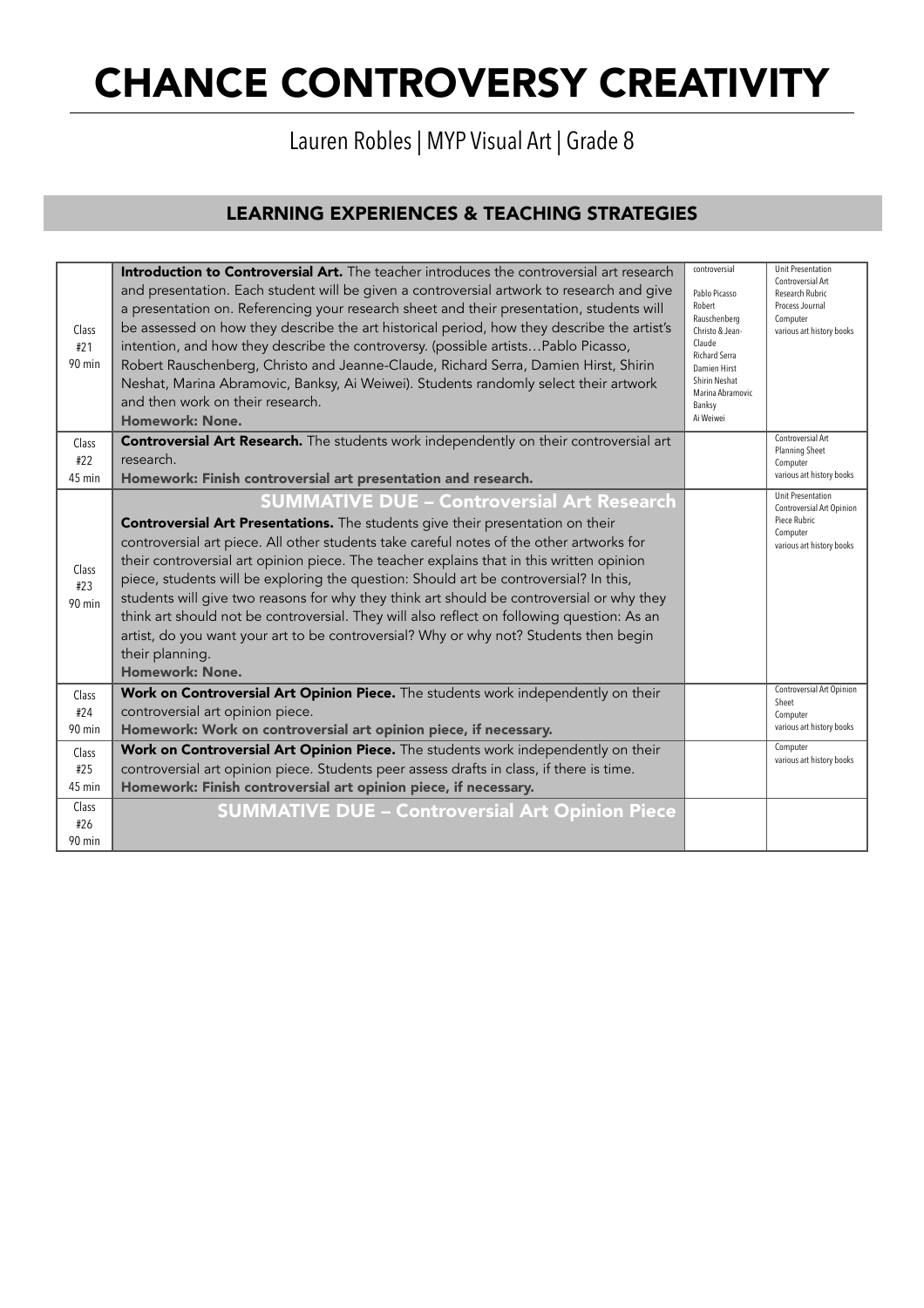Lauren Robles | MYP Visual Art | Grade 8

## SUMMATIVE TASK SPECIFIC CLARIFICATIONS

| <b>CRITERION B: DEVELOPING SKILLS</b><br>Demonstrate the acquisition and development of skills and techniques of the art<br>form studied. |                                                                                                                                      |              |                                                                                                                                                                    |
|-------------------------------------------------------------------------------------------------------------------------------------------|--------------------------------------------------------------------------------------------------------------------------------------|--------------|--------------------------------------------------------------------------------------------------------------------------------------------------------------------|
| $7 - 8$                                                                                                                                   | i. The student demonstrates excellent acquisition and<br>development of the skills and techniques of painting<br>compositions.       | Ο<br>0.      | The final painting strongly visually<br>connects to a Principle of Design.<br>The student was purposeful and<br>considerate to painting execution.                 |
| $5 - 6$                                                                                                                                   | i. The student demonstrates substantial acquisition and<br>development of the skills and techniques of painting<br>compositions.     | Ō            | The final painting focuses on a<br>Principle of Design.                                                                                                            |
| $3 - 4$                                                                                                                                   | i. The student demonstrates <b>adequate</b> acquisition and<br>development of the skills and techniques of painting<br>compositions. | 0.           | The final painting attempts to focus on<br>a Principle of Design, however the<br>student could have been more<br><i>intentional.</i>                               |
| $1-2$                                                                                                                                     | i. The student demonstrates limited acquisition and<br>development of the skills and techniques of painting<br>compositions.         | 0.           | The final painting does not focus on a<br>Principle of Design.                                                                                                     |
| <b>CRITERION C: THINKING CREATIVELY</b><br>Outline alternatives, perspectives, and imaginative solutions.                                 |                                                                                                                                      |              |                                                                                                                                                                    |
| $7 - 8$                                                                                                                                   | ii. The student presents an <b>excellent</b> outline of<br>alternatives, perspectives, and imaginative solutions                     | Ω.<br>$\cap$ | The painting demonstrates a wide and<br>obvious range of media explorations.<br>The student demonstrated a<br>willingness to take risks throughout<br>the process. |
| $5 - 6$                                                                                                                                   | ii. The student presents a <b>substantial</b> outline of<br>alternatives, perspectives, and imaginative solutions                    | Ω            | The painting process demonstrated a<br>range of media explorations.                                                                                                |
| $3 - 4$                                                                                                                                   | ii. The student presents an <b>adequate</b> outline of<br>alternatives, perspectives, and imaginative solutions                      | 0            | The painting process demonstrated<br>some range of media exploration,<br>however the student could have tried<br>more techniques.                                  |
| $1-2$                                                                                                                                     | ii. The student presents a <b>limited</b> outline of alternatives,<br>perspectives, and imaginative solutions                        | 0.           | The painting process did not<br>demonstrate a range of media<br>exploration.                                                                                       |

MYP CRITERION RUBRIC

| <b>CRITERION BI: DEVELOPING SKILLS</b> |                                                                                                                                            |                               |                                                                                                                                                                                                                                                     |  |
|----------------------------------------|--------------------------------------------------------------------------------------------------------------------------------------------|-------------------------------|-----------------------------------------------------------------------------------------------------------------------------------------------------------------------------------------------------------------------------------------------------|--|
|                                        | Demonstrate the acquisition and development of the skills and techniques of the art form studied.                                          |                               |                                                                                                                                                                                                                                                     |  |
| $7 - 8$                                | i. The student demonstrates excellent acquisition<br>and development of printing skills and techniques.                                    | $\circ$<br>$\circ$            | You carved the linoleum plate with a great<br>amount of detail.<br>The plate has a wide variety of black lines,<br>white lines, black shapes, and white shapes.                                                                                     |  |
| $5 - 6$                                | i. The student demonstrates substantial acquisition<br>and development of printing skills and techniques.                                  | $\circ$<br>$\circ$            | You carved the linoleum plate with some<br>detail.<br>There is some variety of black lines, white<br>lines, black shapes, and white shapes.                                                                                                         |  |
| $3 - 4$                                | i. The student demonstrates <b>adequate</b> acquisition<br>and development of printing skills and techniques.                              | $\circ$<br>$\circ$            | You carved the linoleum plate with little detail.<br>There is little variety of black lines, white lines,<br>black shapes, and white shapes.                                                                                                        |  |
| $1 - 2$                                | i. The student demonstrates limited acquisition and<br>development of printing skills and techniques.                                      | $\circ$<br>$\circ$            | You did not carve the linoleum plate with any<br>amount of detail.<br>There is no variety of black lines, white lines,<br>black shapes, and white shapes.                                                                                           |  |
|                                        | <b>CRITERION BII: DEVELOPING SKILLS</b>                                                                                                    |                               |                                                                                                                                                                                                                                                     |  |
|                                        | Demonstrate the application of skills and techniques to create art.                                                                        | $\circ$                       | The edition demonstrates strong attentiveness                                                                                                                                                                                                       |  |
| $7 - 8$                                | ii. The student demonstrates excellent application<br>of printing skills and techniques to create their<br>Exquisite Corpse prints.        | $\circ$<br>$\circ$<br>$\circ$ | to craftsmanship.<br>All prints are well-inked.<br>All prints are centered.<br>All prints have clean edges.                                                                                                                                         |  |
| $5 - 6$                                | ii. The student demonstrates substantial application<br>of printing skills and techniques to create their<br>Exquisite Corpse prints.      | $\circ$<br>$\circ$<br>$\circ$ | Most prints are well-inked.<br>Most prints are centered.<br>Most prints have clean edges.                                                                                                                                                           |  |
| $3 - 4$                                | ii. The student demonstrates adequate application<br>of printing skills and techniques to create their own<br>Exquisite Corpse prints.     | $\circ$<br>$\circ$<br>$\circ$ | Few prints are well-inked.<br>Few prints are centered.<br>Few prints have clean edges.                                                                                                                                                              |  |
| $1-2$                                  | ii. The student demonstrates limited application of<br>printing skills and techniques to create their own<br>Exquisite Corpse prints.      | $\circ$<br>$\circ$<br>$\circ$ | No prints are well-inked.<br>No prints are centered.<br>No prints have clean edges.                                                                                                                                                                 |  |
|                                        | <b>CRITERION CIII: THINKING CREATIVELY</b>                                                                                                 |                               |                                                                                                                                                                                                                                                     |  |
|                                        | Demonstrate the exploration of ideas through the developmental process to a point of realization.                                          |                               |                                                                                                                                                                                                                                                     |  |
| $7 - 8$                                | iii. The student demonstrates excellent exploration of<br>ideas through the developmental process of<br>creating their exquisite corpse.   | $\circ$<br>$\circ$<br>$\circ$ | You developed a thoughtful and creative<br>Exquisite Corpse plan with many details.<br>You created many innovative sample sketches<br>throughout the exploration process.<br>The final print is detailed, innovative, and in<br>the spirit of Dada. |  |
| $5 - 6$                                | iii. The student demonstrates substantial exploration<br>of ideas through the developmental process of<br>creating their exquisite corpse. | $\circ$<br>$\circ$            | You developed a creative Exquisite Corpse<br>plan.<br>You created sample sketches throughout the<br>exploration process.                                                                                                                            |  |
| $3 - 4$                                | iii. The student demonstrates adequate exploration<br>of ideas through the developmental process of<br>creating their exquisite corpse.    | $\circ$<br>$\circ$            | You attempted to develop a creative Exquisite<br>Corpse plan, but it could be more engaging and<br>detailed.<br>You created few sample sketches and would<br>have benefitted from more exploration.                                                 |  |
| $1-2$                                  | iii. The student demonstrates limited exploration of<br>ideas through the developmental process of<br>creating their exquisite corpse.     | $\circ$<br>$\circ$            | You did not develop a creative Exquisite corpse<br>plan and final print.<br>You created no sample sketches throughout<br>the process.                                                                                                               |  |

### Chance Painting

### Exquisite Corpse Prints